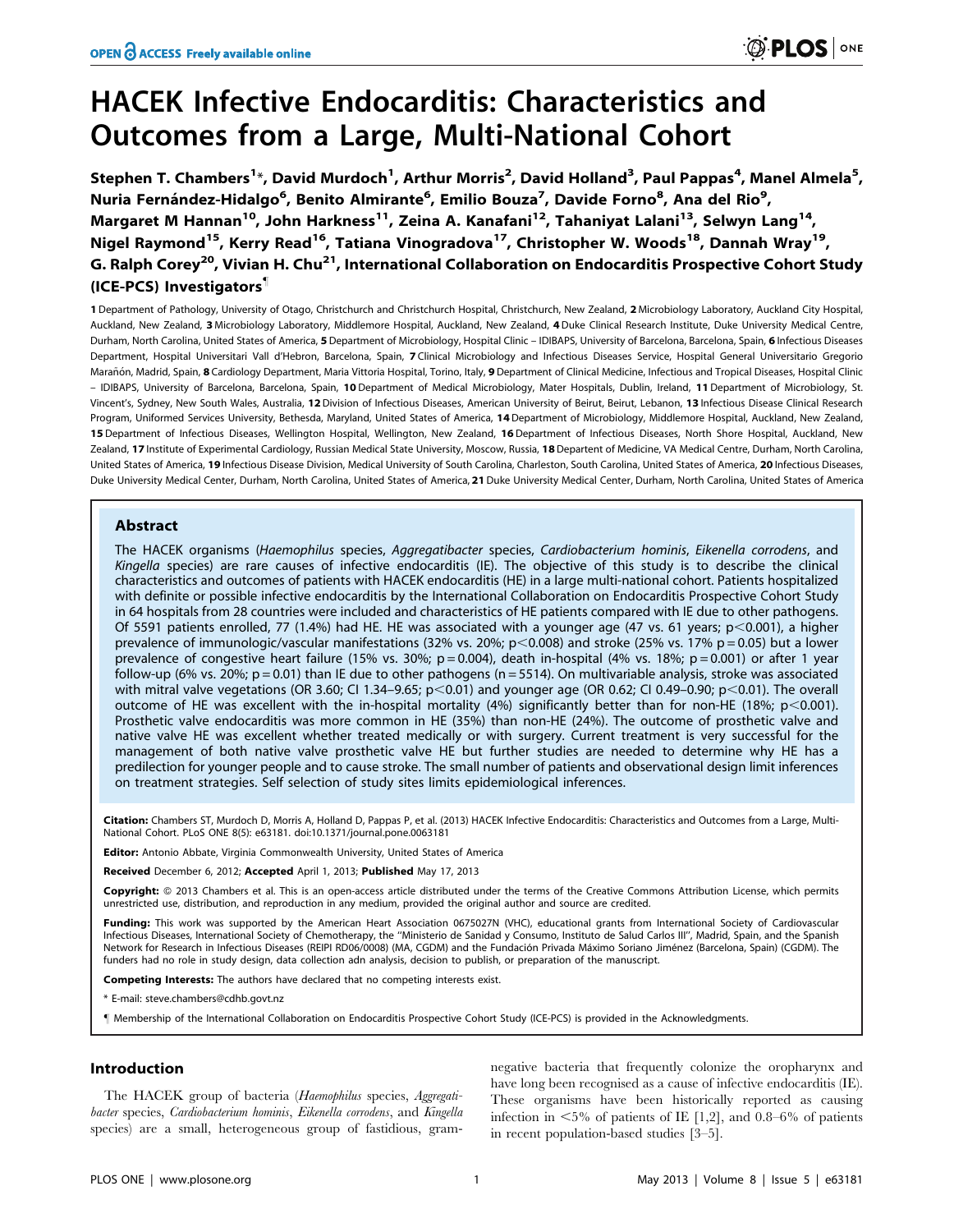Due to the relative rarity of HACEK endocarditis (HE), the clinical description and outcome has, of necessity, been derived from compilation of data from small case series and case reports [6–10]. These reports are limited by non-standardized data collection and selective reporting of patients. Consequently, the features of HE identified cannot be compared rigorously with other forms of IE.

The International Collaboration on Endocarditis Prospective Cohort Study (ICE-PCS) was designed to provide a large multinational resource of prospectively collected, well defined patients of IE using a standardised data set. The objective is to improve understanding of the clinical characteristics and outcome of IE in a multi-national cohort of patients. In this report we describe the characteristics of patients with HE, and compare the risk factors, clinical characteristics, and outcomes of HE with IE caused by other pathogens (non-HE).

## Patients and Methods

## Database

ICE-PCS has been described previously [11,12]. Briefly, participating members from 64 sites in 28 countries reported patients prospectively on a standard case report form from June 2000 through to September 2006. The case report form included 275 variables and was developed by ICE collaborators according to standard definitions [11]. All patients were included from sites that met performance criteria for participation. These criteria include the following: minimum enrolment of 12 patients per year in a centre with access to cardiac surgery; the presence of patient identification measures to ensure consecutive enrolment and to minimise ascertainment bias [11]; high quality data with query resolution.

## Ethical Statement

Initial institutional review board approval for ICE-PCS came from the Duke International Centre. All participating sites had institutional review board or ethical committee approval or a waiver and informed consent (verbal or written) or a waiver of consent from all patients based on local standards as required by the Duke Coordinating Centre.

## Study Sample

Patients in the ICE-PCS database were included in this study if they had definite or possible IE according to the modified Duke's criteria. HACEK isolates were identified and antibiotic susceptibility testing performed in the participating centres. Antibiotic therapy was decided by the treating physician at the individual study site.

#### Definitions

Infective endocarditis was defined according to the modified Duke Criteria [13]. Infective endocarditis was considered to be left sided if no right sided (tricuspid or pulmonary valve) vegetations were present on echocardiographic examination, surgery, or autopsy. Community-acquired IE was defined as signs or symptoms of IE developing before hospitalization in a patient without extensive out-of-hospital contact with health care interventions or systems. Hospital acquired IE was defined as symptom onset and diagnosis occurring in a patient hospitalized for more than 48 hours.Health care–associated infection was defined as cases in which signs or symptoms consistent with infective endocarditis developed before hospitalization in patients with extensive out-of-hospital contact with health care interventions. Extensive out of hospital intervention included one or more of the following,(1) receipt of intravenous therapy, wound care, or specialized nursing care at home within the 30 days prior to the onset of IE; (2) visiting a hospital or hemodialysis clinic or receiving intravenous chemotherapy within the 30 days before the onset of IE; (3) hospitalization in an acute care hospital for 2 or more days in the 90 days before the onset of IE; or (4) residing in a nursing home or long-term care facility[14,15].

Cancer was defined as any malignant neoplasm except basal or squamous cell carcinomas of the skin. The category ''other chronic diseases'' included connective tissue or rheumatologic disease, chronic liver or kidney disease, chronic neurological conditions, and other chronic infectious and inflammatory conditions. A diagnosis of heart failure was accepted on the basis of clinical evaluation performed by the care team and defined according to the New York Heart Association classification system [16]. Stroke was defined as an acute neurological deficit of vascular aetiology lasting more than 24 hours [17]. Systemic embolisation included embolisation to any organ including the skin. Valve surgery included all surgery performed on heart valves at any time during hospitalisation regardless of urgency. Rates of surgery and mortality include events that occurred during the index hospitalisation and one year follow-up. Repeat IE was defined as a further episode of IE fulfilling the modified Duke criteria. Confirmed relapse was defined as a repeat episode caused by the same microorganism on molecular analysis, as the preceding episode; confirmed new infection as a repeat episode caused by a different species or the same species but a different strain by molecular analysis; and possible relapse as repeat episode caused by a microorganism of the same species within 6 months of the initial episode without molecular analysis [18].

#### Geographic regions

Geographic regions participating in ICE included the following: United States (10 sites), South America (9 sites from Argentina, Brazil, and Chile), Europe (27 sites from Austria, Croatia, France, Germany, Greece, Ireland, Italy, the Netherlands, Romania, Russia, Slovenia, Spain, Sweden, and the United Kingdom), Australia and New Zealand (9 sites), Asia and Middle East (8 sites in India, Israel, Lebanon, Malaysia, Saudi Arabia, Singapore, and Thailand,) and South Africa (1 site).

### Microbiological methods

Blood cultures and sensitivity testing was performed by accredited laboratories using standard methods. Sensitivity testing was most commonly those of the Clinical and Laboratory Standards Institute (CLSI)

#### Statistical analysis

Continuous variables were represented as medians with  $25<sup>th</sup>$ and 75th percentiles. Categorical variables were represented as frequencies and percentages of the specified group. Simple comparisons were made with the Wilcoxon rank-sum test or the chi square test as appropriate. For all tests, a  $\beta$  value of 0.05 or less was considered statistically significant. Missing data for each variable were excluded from the denominator. Variables found to have a simple association with the outcome of interest  $(p<0.10)$ were considered for the final multiple variable model in a stepwise fashion. The variables included in the final multiple variable adjusted regression model were selected based on a combination of statistical significance  $(p<0.05)$  and clinical judgment. The generalized estimating equation method was used to produce consistent parameter estimates that measure association between the incidence of outcome and clinical covariates while accounting for the correlation in treatment and outcomes of patients from the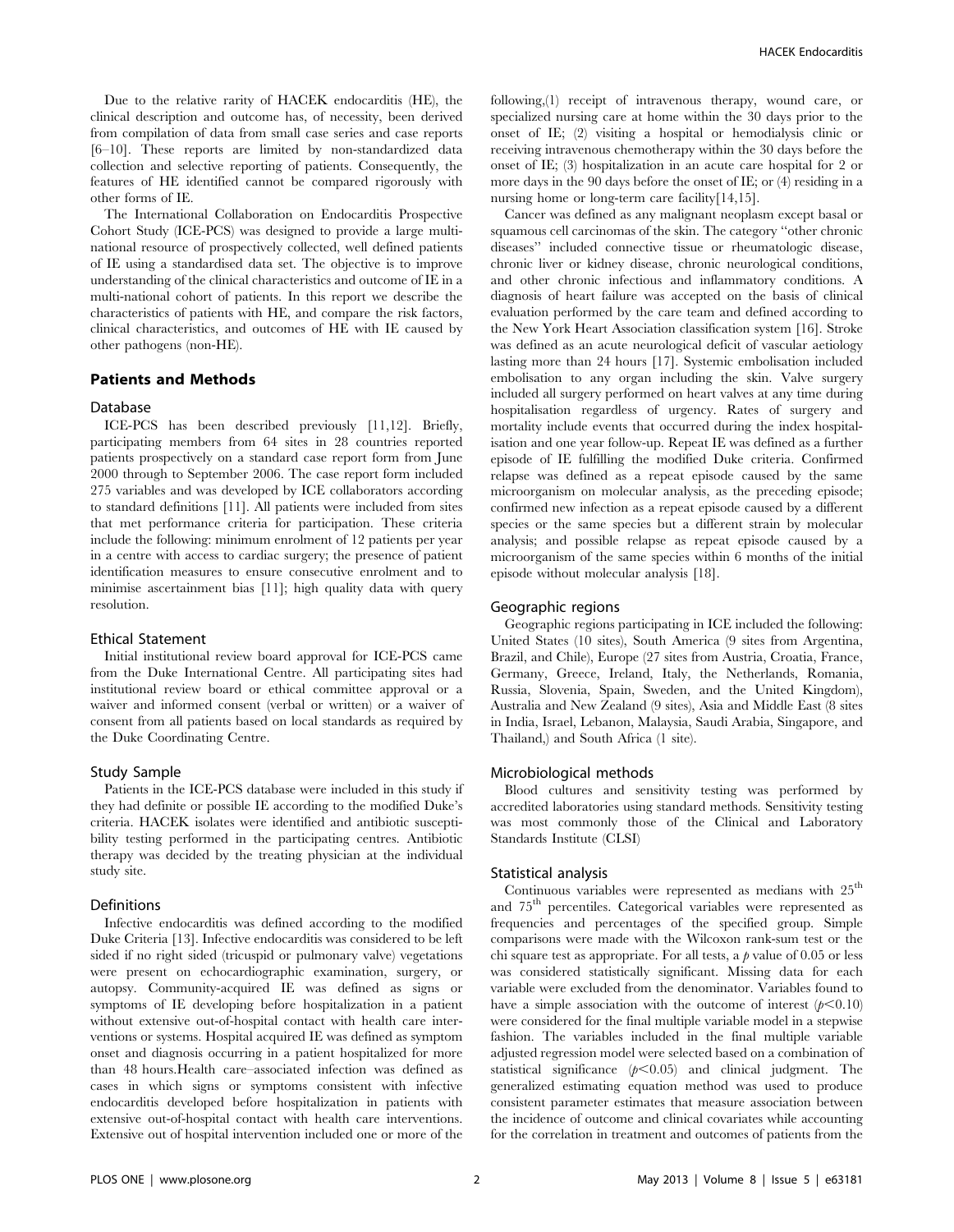same hospital. Final parameter estimates were converted to ORs with corresponding 95% Wald CIs. All statistical analyses were performed using SAS version 9.2 (SAS Institute, Cary, NC, USA).

## Results

Seventy seven (1.4%) of 5591 patients diagnosed with IE in ICE-PCS had HACEK endocarditis (66 definite and 11 possible) and PVE was present in 27 (35%). The prevalence of HE differed significantly between the study sites  $(p=0.009)$ , with a low prevalence in North America and a high prevalence in Australia/New Zealand. The HE cases by region were: North America (5/992, 0.5%), South America (8/518, 1.5%), Australia/ New Zealand (23/979, 2.3%), Europe (35/2806, 1.2%), Asia/ Middle East (5/277, 1.8%), and Africa (1/19).

#### Features of HE by species

The HACEK isolates were speciated in 76 (99%) cases with Haemophilus species the most common (40%) (Table 1). Of all HACEK species, only Kingella spp. was not associated with an episode of prosthetic valve endocarditis (PVE). PVE was more common in A. actinomycetemcomitans than  $H$ . parainfluenzae IE (10,  $67\%$  v 5, 18%; respectively p $\leq$ 0.01). Clinical manifestations of IE of more than 1 months duration were recorded more often in A. actinomycetemcomitans (8, 53%) and Cardiobacterium IE (6, 55%) than H. parainfluenzae  $(3, 11\%;$  both p $\leq 0.01$ ). Aortic valve vegetations were identified on echocardiography more commonly in Cardiobacterium IE (8, 89%) than in H. parainfluenzae (6, 32%; p $\leq$ 0.05) and A. actinomycetemcomitans  $(2, 29\%; p<0.05)$  IE. Mitral valve endocarditis was common in H. parainfluenzae (10, 53%) and A. actinomycetemcomitans (6, 86%). Of the five cases with Oslers' nodes four occurred with A. actinomycetemcomitans IE.

Table 1. HACEK organisms isolated from definite and probable cases of HACEK endocarditis.

| <b>HACEK organisms</b>                 | Number (%) |
|----------------------------------------|------------|
| Haemophilus spp.                       | 31 (40)    |
| Haemophilus parainfluenzae             | 28 (36)    |
| Haemophilus sp. other <sup>a</sup>     | 3(4)       |
| Aggregatibacter spp.                   | 26 (34)    |
| Aggregatibacter actinomycetemcomitans  | 15 (20)    |
| Aggregatibacter aphrophilus            | 5(6)       |
| Aggregatibacter paraphrophilus         | 5(6)       |
| Aggregatibacter segnis                 | 1(1)       |
| Cardiobacterium spp.                   | 11 (14)    |
| Cardiobacterium hominis                | 10(13)     |
| Cardiobacterium valvarum               | 1(1)       |
| Eikinella corrodens                    | 4(5)       |
| Kingella spp.                          | 4 (5)      |
| Kingella kingii.                       | 2(3)       |
| Kingella denitrificans                 | 1(1)       |
| Kingella sp.                           | 1(1)       |
| <b>HACEK</b> (not otherwise specified) | 1(1)       |
| <b>Total</b>                           | 77         |

<sup>a</sup>not specified.

doi:10.1371/journal.pone.0063181.t001

## Clinical features of HACEK and non-HACEK endocarditis

Baseline characteristics and predisposing factors of HE are shown in Table 2. The median age of patients with HE (47.4 years; IQR 35.6–57.1) was significantly lower than non-HE (60.5 years; IQR 45.3–72.7) and males predominated (56, 73%). Factors more commonly associated with HE than Non-HE endocarditis were Osler's nodes (7% vs  $3\%$ , p = 0.02) and vascular immunological phenomena (32% vs 20%,  $p = 0.008$ ) and the presence of mechanical valves (30% vs 18%,  $p = 0.02$ ). Factors less commonly associated with HE than non-HE endocarditis were health care provision (1% vs 24%, p $\leq$ 0.001), and diabetes mellitus (8% vs  $18\%$ ,  $p = 0.02$ ). There was no difference in the proportion with fever or splenomegaly between HE and non-HE, nor with native valve predisposition for IE or congenital heart disease (Table 2).

#### Transfers from another facility

There was no difference in the number of cases transferred from another facility between HE (30, 39%) and non-HE (2288, 41%;  $p = 0.6$ ). In HE there were more cases transferred with native valve endocarditis (24, 80% vs 23, 49%;  $p = 0.01$ ), new or worsening murmurs (20, 67% vs 19, 40%  $p = 0.008$ ), regurgitation on echocardiography (23, 77% vs 23, 49%;  $p = 0.02$ ), and need for valvular surgery (aortic valve 11, mitral valve 12) ( 23, 77% vs 8,  $17\%$  p $\leq 0.001$  ) compared with those directly admitted. There was a borderline significant increase in stroke among transferees (11, 38% vs 8, 17%; p = 0.06) and CHF (7, 32% vs 4 9%; p = 0.10) and no difference in the numbers of cases with symptoms longer than 1 month (5, 17% vs 13, 28%  $p = 0.41$ ) or length of hospital stay (median 23 IQR 15–42 vs median 27 IQR 14–42,  $p = 0.56$ ).

#### Diagnosis

Blood cultures were drawn in all 77 patients with HE. Three of four patients with negative blood cultures had received antibiotics in the previous seven days. Additional culture positive sites were heart valves (20), joint fluid (2), pacemaker wires (1), urine (1), and other (5). One patient was diagnosed by PCR of infected tissue. Echocardiography was performed in 97% of HE (transthoracic only 15, transesophageal only 9, both transthoracic and transesophageal 51). Vegetations were identified in a lower proportion in HE than non-HE (71% vs  $83\%$ , p = 0.01) (Table 2). There was no difference in the proportions of mitral and aortic valve vegetations identified between HE and non-HE. Only 1 case of tricuspid valve endocarditis was recorded in HE. New regurgitation and paravalvular complications were not significantly different from non-HE (Table 2).

## Antimicrobial susceptibility testing

The causative organisms are shown in table 1. Of the isolates tested 24/25 (96%) were penicillin susceptible (1 resistant strain of A. aphrophilus), 48/49 (98%) were ampicillin susceptible (1 resistant strain, of A. aphrophilus), 50/50 (100%) were ceftriaxone susceptible, and 30/32 (94%) were gentamicin susceptible (2 resistant strains of H. parainfluenzae).

## Treatment

Antimicrobial therapy was reported in 50 (65%) patients. Of these 37 (74%) were treated with ceftriaxone (in combination with an aminoglycoside in 17 and ampicillin in 6) , 6 with a penicillin derivative (ampicillin in 3, penicillin G in 2, and penicillinaseresistant penicillin in one,in combination with an aminoglycoside), and 3 with cefazolin/cefalothin (in combination with an aminoglycoside), and 4 unspecified. All cases of HE were treated with antimicrobial agents that would be active as predicted by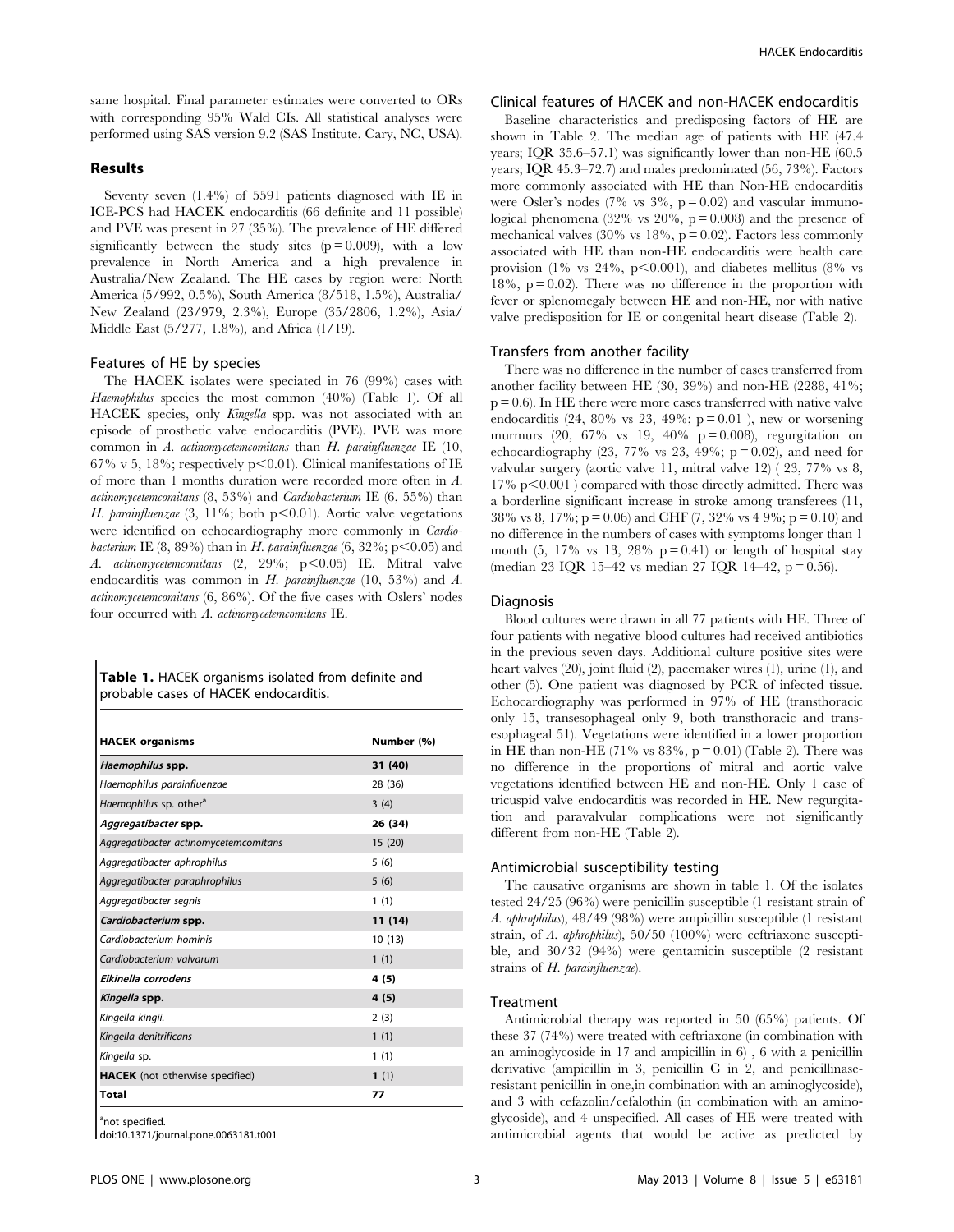Table 2. Important features of HACEK endocarditis compared with all other causes of infective endocarditis in database\*.

|                                                | <b>HACEK Endocarditis <math>n = 77</math></b> | <b>Non-HACEK Endocarditis</b><br>$n = 5514$ | P value |
|------------------------------------------------|-----------------------------------------------|---------------------------------------------|---------|
| <b>Clinical Features</b>                       |                                               |                                             |         |
| Median age (interquartile range), y            | 47.4 (35.6-57.1)                              | 60.5 (45.3-72.7)                            | < 0.001 |
| Prosthetic valve endocarditis                  | 27/77 (35)                                    | 1298/5514 (24)                              | 0.07    |
| Manifestations >1 month                        | 18/77(23)                                     | 1174/5294(22)                               | 0.68    |
| Osler's nodes                                  | 5/71(7)                                       | 132/5260 (3)                                | 0.02    |
| Conjunctival haemorrhages                      | 6/72(8)                                       | 214/5261 (4)                                | 0.07    |
| Vascular/immunologic evidence of endocarditis  | 25/77 (32)                                    | 1118/5514 (20)                              | 0.008   |
| <b>Risk factors</b>                            |                                               |                                             |         |
| Diabetes mellitus                              | 6/77(8)                                       | 962/5417 (18)                               | 0.02    |
| Health care-associated                         | 1/77(1)                                       | 1349/5514 (24)                              | < 0.001 |
| Congenital heart disease                       | 11/66 (17)                                    | 533/4813 (11)                               | 0.16    |
| Native valve predisposition                    | 25/76 (33)                                    | 1609/5403 (30)                              | 0.55    |
| Mechanical aortic valve                        | 12/77 (16)                                    | 504/5507 (9)                                | 0.07    |
| Bioprosthetic aortic valve                     | 6/77(8)                                       | 426/5507 (8)                                | 0.9     |
| Mechanical mitral valve                        | 11/77(14)                                     | 404/5504 (7)                                | 0.03    |
| Other                                          | $5/77$ (7) $\dagger$                          | 604/5504 (11)                               | 0.27    |
| <b>Diagnosis</b>                               |                                               |                                             |         |
| Blood culture growth                           | 73/77 (95)                                    | 4586/5430 (84)                              | 0.01    |
| Other specimens culture positive               | 29/76 (38) $\ddagger$                         | 2787/5489 (51)                              | 0.03    |
| <b>ECHO findings</b>                           |                                               |                                             |         |
| Intracardiac vegetations                       | 53/75 (71)                                    | 4455/5383 (83)                              | 0.01    |
| Aortic Valve                                   | 26/53 (49)                                    | 1959/4455 (44)                              | 0.49    |
| <b>Mitral Valve</b>                            | 25/53(47)                                     | 2043/4455 (46)                              | 0.9     |
| <b>Tricuspid Valve</b>                         | 1/52(2)                                       | 578/4394 (13)                               | 0.02    |
| Other                                          | $4/53(8)$ §                                   | 611/4455 (14)                               | 0.23    |
| New regurgitation                              | 46/75 (61)                                    | 3124/5368 (58)                              | 0.62    |
| Paravalvular complications                     | 15/75 (20)                                    | 1117/5354 (21)                              | 0.85    |
| Outcome                                        |                                               |                                             |         |
| Stroke                                         | 19/76 (25)                                    | 898/5410 (17)                               | 0.05    |
| Embolic stroke                                 | 10/18 (56)                                    | 648/780 (83)                                | 0.008   |
| Haemorrhagic stroke/intracranial haemorrhage   | 8/18(44)                                      | 132/780 (17)                                | 0.006   |
| Congestive heart failure                       | 11/74 (15)                                    | 1646/5397 (30)                              | 0.004   |
| Embolization, excluding central nervous system | 15/73 (21)                                    | 1205/5399 (22)                              | 0.79    |
| Intracardiac abscess                           | 14/75 (19)                                    | 721/5402 (13)                               | 0.17    |
| Mycotic aneurysm                               | 3/74(4)                                       | 104/5351 (19)                               | 0.15    |
| Surgery                                        | 31/77 (40)                                    | 2433/5482 (44)                              | 0.49    |
| Median days in hospital (interquartile range)  | $23(15-42)$                                   | 28 (15-44)                                  | 0.19    |
| In-hospital death                              | 3/77(4)                                       | 998/5508 (18)                               | 0.001   |
| Death within 1 year of admission               | $6/57$ (11)**                                 | 1627/4208 (39)**                            | 0.001   |

\*Values are reported as n/n (%), unless otherwise noted. {

Aortic valve- homograft 1, unknown repair 1; mitral valve – repair with prosthesis 1, other 2. TEE = Transesophageal ECHO.

<sup>‡</sup>Specimens that were culture-positive were heart valve (20), joint fluid (2), pacemaker wire (1), urine (1) and other (5) §Myocardial wall 2, chordae 1, intracardiac device 1.

\*\*1 year mortality data was available on 57(74%) of HE and 4208(76%) of non-HE subjects.

doi:10.1371/journal.pone.0063181.t002

susceptibility testing. Cardiac surgery was performed on 31 (40%) patients a median of four days (IQR 1–19) after admission. The aortic valve was replaced in 17 patients, mitral valve in 13, tricuspid valve in one and an intracardiac device was removed in one patient.

#### Outcomes

The in-hospital mortality of HE was less than one quarter that of the non-HE  $(3, 4\%$  vs 998,18%; p<0.001). Of the three HE deaths with one had been treated surgically. Heart failure was significantly less frequent in HE than non-HE (15% vs. 30%,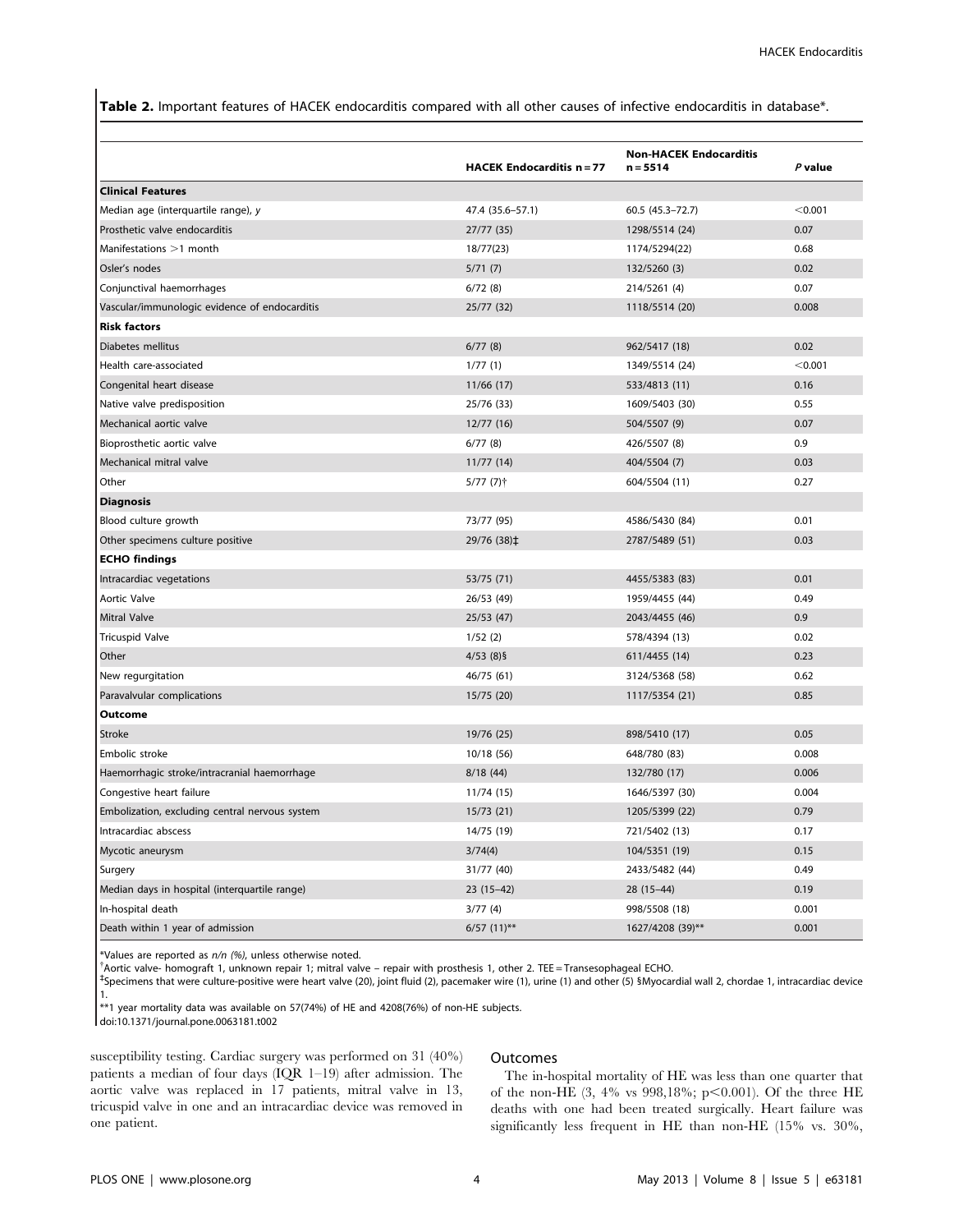$p = 0.004$ ). Stroke complicated a higher proportion of cases with HE than non-HE (25% vs.  $17\%$ , p = 0.05) and there was a relative excess of haemorrhagic stroke over embolic stroke in HE (44% vs  $17\%$ ,  $p = 0.006$ ). The presence of a stroke increased the length of stay by 20 days despite occurring in a significantly younger age group (Table 3). On multivariable regression analysis the independent factors associated with stroke were increasing age in 10 year intervals (OR 0.62; CI 0.49–0.90;  $p<0.01$ ) and mitral valve vegetations (OR 3.60; CI 1.34–9.65;  $p<0.01$ ). Eleven of 25 (44%) cases of HE with mitral valve vegetations suffered a stroke compared with  $484/2009$  (24%) in non-HE (p = 0.03). The frequency of systemic embolization, excluding central nervous system, intracardiac abscess and mycotic aneurysm were not significantly different in HE than non-HE (Table 2).

At one year follow-up, three additional cases of HE had died (heart failure 1, unrelated causes 1, unknown 1); however the cumulative death rate was significantly lower than non-HE (6,11% vs 1627, 39%;  $p<0.001$ ) (Table 2). Four cases had undergone valvular surgery; three had been treated medically and one surgically.

There was one possible relapse 4 months after completing therapy with an unspecified HACEK organism. This organism was not available for further speciation. In addition one patient with HE had another episode of endocarditis with a methicillin susceptible S. aureus.

HACEK native and prosthetic valve endocarditis. Comparison of the clinical features of native valve and prosthetic valve HE demonstrated that native valve HE occurred at an older age (median 56.3 (range 41–67) vs median 43.8 (range 32–54) years,  $p = 0.003$ ), and that a higher proportion had Osler's nodes  $(5, 20\%$  vs 0,  $0\%$ ;  $p = 0.002$ ) and systemic embolization (10, 37% vs 5, 12% v;  $p = 0.01$ ) than prosthetic valve HE (Table 4). There was no significant difference in the proportion with stroke  $(7, 26\% \text{ vs } 11, 24\% \text{; p} = 0.85)$ , or congestive heart failure (5, 19% vs 6, 14%;  $p = 0.74$ ) or surgical treatment (8,

 $30\%$  vs 22, 45%; p = 0.23) or length of median hospital stay between these groups.

Of those with PVE 8 (30%) required surgical treatment and 19 (70%) were treated with medical therapy alone. There were no inhospital deaths in either treatment group. Of the 24 PVE patients with 1 year follow-up data, there was one death (cause unknown) and three who required cardiac surgery in the medically treated group, but no deaths, relapses or further surgery requirement in the surgically treated group. By comparison, among those with native valve HE, there were two in-hospital deaths and 1 death with-in the 1 year follow-up period.

#### **Discussion**

This report describes the findings of a large series of HE and non-HE cases of bacterial endocarditis reported in a standardised manner in which geographic distribution, frequency of clinical features, risk factors and outcomes have been compared. Both groups were subject to referral bias from transfers to the study centres [19,20], but this is unlikely to confound these comparisons as the proportion transferred was very similar in the two groups, and the pattern of features of the transferees with HE was similar to that reported in the ICE cohort. However the frequency of some clinical features are influenced by transfers between hospitals, and the results need to be interpreted in the light of this limitation.

The marked geographic difference in the prevalence of HE (10 fold) between the highest (New Zealand) and the lowest countries (United States of America) confirms the findings of an earlier, smaller sample of cases in the ICE cohort [11]. The range is similar to the range of 0.8–6.1% reported in recent single and multi-centre studies. [3–5]. The high prevalence of HE in New Zealand is unlikely to be due to referral patterns given the low proportion transferred from another facility. Other possible reasons for the variation include the prevalence of risk factors such as frequency of prosthetic devices [12], oral health [21],

Table 3. Univariate and multivariate analysis for the risk of stroke in HACEK endocarditis\*.

|                                               | No stroke<br>$n = 57 +$ | <b>Stroke</b><br>$n = 19+$ | <b>Univariate</b><br>analysis<br>$P$ value | <b>Multivariate analysis</b>            |  |
|-----------------------------------------------|-------------------------|----------------------------|--------------------------------------------|-----------------------------------------|--|
|                                               |                         |                            |                                            | Odds Ratio (95% confidence<br>interval) |  |
| Prosthetic valve endocarditis                 | 20/57 (35)              | 7/19(37)                   | 0.9                                        |                                         |  |
| Median age (interquartile range), y           | $51(38-60)$             | $41(25-54)$                | 0.02                                       | 0.62; (CI 0.49-0.90) $P<0.01$           |  |
| $\geq$ 1 month from 1st manifestation         | 13/57 (23)              | 5/19 (26)                  | 0.8                                        |                                         |  |
| Conjunctival haemorrhages                     | 1/52(2)                 | 5/19(26)                   | 0.001                                      |                                         |  |
| Osler's nodes                                 | 4/52(8)                 | 1/18(6)                    | 0.8                                        |                                         |  |
| Vascular/immunologic evidence of endocarditis | 13/57(23)               | 11/19 (58)                 | 0.004                                      |                                         |  |
| Aortic valve vegetation                       | 22/37 (59)              | 4/16(25)                   | 0.02                                       |                                         |  |
| Mitral valve vegetation                       | 14/37 (38)              | 11/16 (69)                 | 0.04                                       | 3.60 (CI 1.34-9.65) $P < 0.01$          |  |
| Aortic valve surgery                          | 14/21 (67)              | 4/9(44)                    | 0.26                                       |                                         |  |
| Mitral valve surgery                          | 6/21(29)                | 7/9(78)                    | 0.01                                       |                                         |  |
| <b>Embolization</b>                           | 10/56 (18)              | 5/17 (29)                  | 0.3                                        |                                         |  |
| Mycotic Aneurysm                              | 0/57(0)                 | 3/19(16)                   | 0.003                                      |                                         |  |
| Median days in hospital (interquartile range) | $22(14-34)$             | $42(21-60)$                | 0.002                                      |                                         |  |
| In-hospital death                             | 2/57(4)                 | 1/19(5)                    | 0.7                                        |                                         |  |
|                                               |                         |                            |                                            |                                         |  |

 $*$ Values are reported as  $n/n$  (%), unless otherwise noted.

<sup>†</sup>There was missing data for stroke on one patient.

doi:10.1371/journal.pone.0063181.t003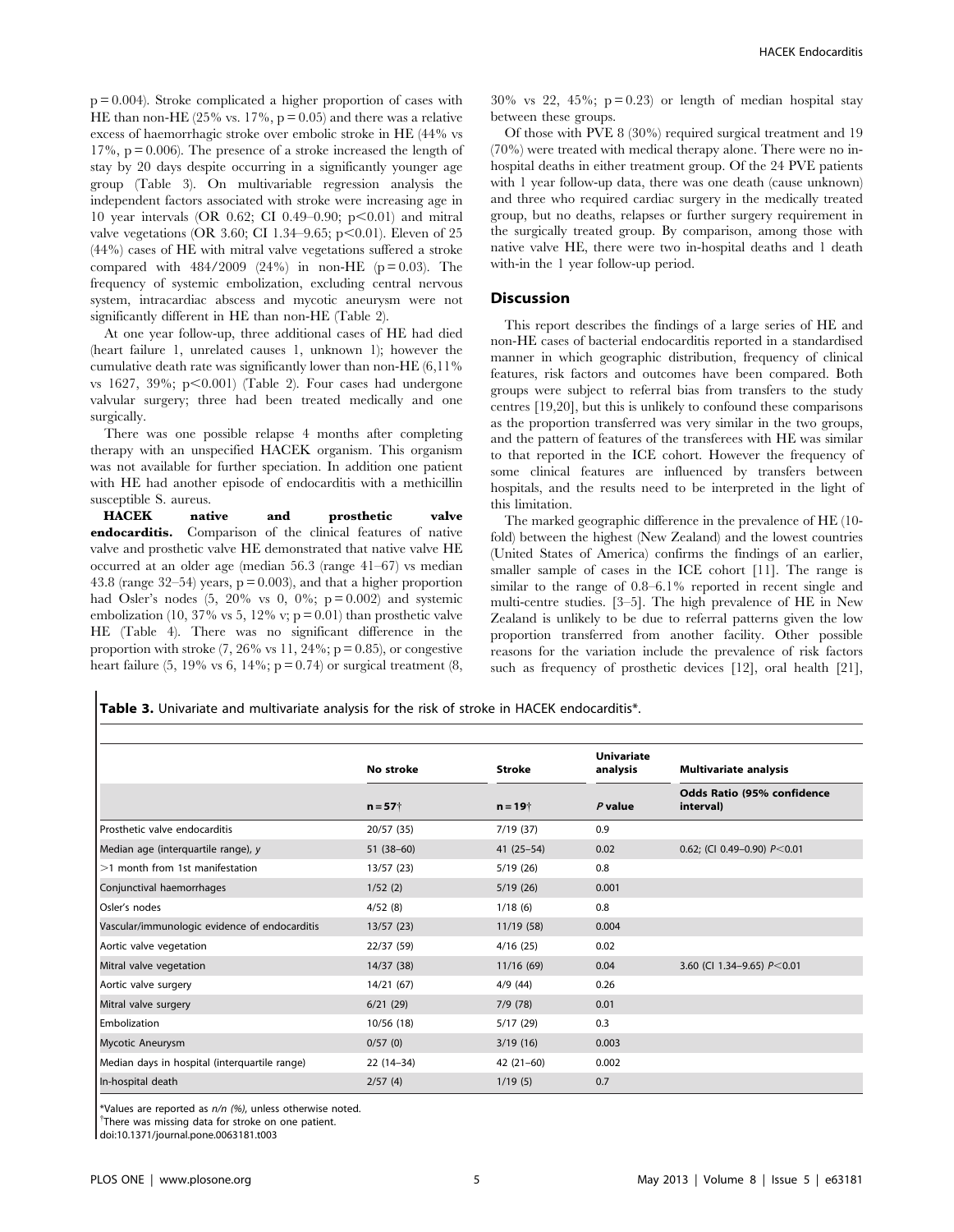Table 4. Comparison between the features of native valve HACEK endocarditis and prosthetic valve HACEK endocarditis\*.

|                                                   | <b>Native valve Endocarditis</b> | <b>Prosthetic valve</b><br>endocarditis | $P$ value |  |
|---------------------------------------------------|----------------------------------|-----------------------------------------|-----------|--|
|                                                   | $n = 47$                         | $n = 27$                                |           |  |
| Duke diagnosis definite                           | 43/47 (92)                       | 21/27(78)                               | 0.01      |  |
| Median age (interquartile range), y               | 43.8 (32-54)                     | $56.3(41-67)$                           | 0.003     |  |
| Osler's nodes                                     | 0/43(0)                          | 5/25(20)                                | 0.002     |  |
| Worsening of old murmur or presence of new murmur | 30/47 (64)                       | 8/27(30)                                | 0.005     |  |
| ECHO evidence of new regurgitation                | 36/47 (77)                       | 10/27(37)                               | < 0.001   |  |
| Intracardiac vegetations                          | 36/46 (78)                       | 15/27 (56)                              | 0.02      |  |
| Aortic valve                                      | 17/36 (47)                       | 9/15(60)                                | 0.4       |  |
| Mitral valve                                      | 18/36 (50)                       | 7/15(47)                                | 0.8       |  |
| Aortic valve surgery                              | 11/22 (50)                       | 7/8 (88)                                | 0.06      |  |
| Stroke                                            | 11/46 (24)                       | 7/27(26)                                | 0.85      |  |
| <b>Embolic</b>                                    | 6/11(55)                         | 4/6(67)                                 | 1.0       |  |
| Intracerebral haemorrhage                         | 5/11(45)                         | 2/6(33)                                 | 1.0       |  |
| Other systemic Embolization                       | 5/43(12)                         | 10/27 (37)                              | 0.01      |  |
| Congestive heart failure                          | 6/44(14)                         | 5/27(19)                                | 0.13      |  |
| Surgery                                           | 21/47 (45)                       | 8/27(30)                                | 0.23      |  |
| In-hospital death                                 | 2/47(4)                          | 0/27(0)                                 | 0.28      |  |
| Median days in hospital (interquartile range)     | $21(12-37)$                      | 24 (17-43)                              | 0.2       |  |
| Death within 1 year of admission                  | $3/33(9)$ <sup>+</sup>           | $1/22(5)$ †                             | 0.8       |  |

\*Values are reported as  $n/n$  (%), unless otherwise noted.

 $^{\dagger}$ 1 year mortality data was available on 33 (70%) subjects with native valve HE and 22(81%) subjects with prosthetic valve HE.

doi:10.1371/journal.pone.0063181.t004

transmission pathways of HACEK organisms within populations [22], regional health care access, and diagnostic bias.

Some clinical features varied with the causative species. H. parainfluenzae was the commonest cause of HE, as has been reported in population based studies [23]. H. parainfluenzae endocarditis was less likely to have an insidious onset than both A. actinomycetemcomitans and C. hominis confirming previous reports [7]. C. hominis was strongly associated with aortic valve infection and A. actinomycetemcomitans endocarditis was a frequent cause of PVE, and vascular immunological manifestations [6,7,9,10]. Despite this, we found that HE has sufficient important clinical features in common that distinguish it from non-HE to retain clinical usefulness. These features include younger age of presentation, community acquisition, a higher proportion with vascular/immunological manifestations, a lower proportion with co-morbidities and an excellent outcome.

Prosthetic valve endocarditis was common (35%), although the prevalence of HACEK PVE was not significantly higher than non-HE PVE in this study  $(p = 0.07)$ . However, the comparator includes a heterogeneous group of organisms with variable propensity to cause PVE. For example, previous studies of the ICE cohort have found the proportion of PVE in Staphylococcus aureus IE to be 16%, viridans streptococcal IE to be 15%, and coagulase-negative staphylococcal IE to be 32% [11]. Thus it appears that HACEK organisms have a predilection for prosthetic valves. This finding is more marked in late  $PVE \geq 1$  year after surgery) as HE causes late PVE in a large majority of cases [12], but only about half of cases of S. aureus and coagulase-negative staphylococci PVE, suggesting mechanical valves are a particular risk for HE [17]. In addition this study may underestimate the true proportion with PVE because of the high number of native valve

HE cases transferred from other centres. Pre-existing native valve and congenital cardiac abnormalities were common in HE but there was no significant increase in these conditions compared with non-HE. Previous studies have suggested these risk factors may occur more frequently in HE, but this will be subject to changes in the epidemiology of native valve lesions such as rheumatic fever and the widespread availability of cardiac surgery [22].

Most cases of HE were treated with a third generation cephalosporin and a minority with ampicillin with or without an aminoglycoside; however there were insufficient cases to correlate outcomes with these recommended regimens [24,25]. The incidence of penicillin resistant strains was limited to an isolate of A. aphrophilus species.  $\beta$ -lactamase producing strains of C. hominis have been reported but not in A. actinomycetemcomitans to our knowledge [26]. The proportion of all HE cases requiring cardiac surgery (40%) was similar to non-HE and to that reported in the literature [12,27]. However in PVE the requirement for surgery was lower (30%) which compares favourably with published rates for PVE overall (49%) [12,27]. The favourable outcome of both medically and surgically treated HACEK PVE demonstrates that HE is readily controlled and treated with antimicrobial agents despite the presence of a prosthetic valve.

The outcome of HE was excellent overall with an in-hospital mortality of 3% which is less than one quarter of the mortality for non-HE and one sixth that of S. aureus endocarditis [28]. Heart failure was diagnosed in 15% of cases compared with 30% in non-HE, and 37% reported for S. aureus endocarditis [27,28]. The younger age group and lack of co-morbidities, in addition to pathogen-specific characteristics may favour a good in-hospital and 1 year outcomes. These results would not be affected by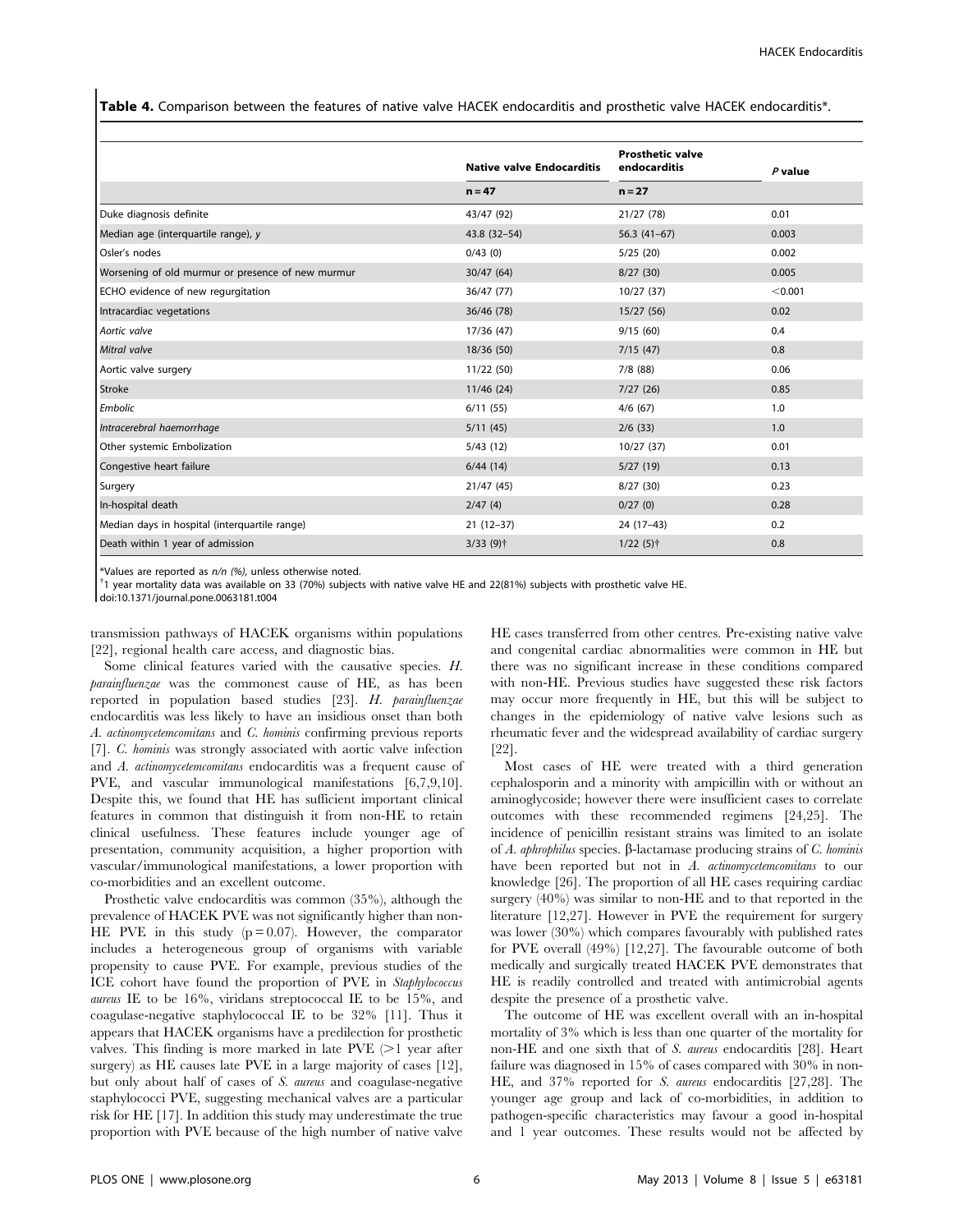survivor bias given the very high survival rate of HE. With respect to PVE, the numbers were too small to make meaningful comparison for other major complications including stroke, congestive heart failure and abscess formation.

The major complication of HE was stroke (25%), and this complication almost doubled the length of hospitalisation. This figure over-represents the true incidence of stroke in HE as there was an increased frequency of stroke in those transferred from other facilities. Nevertheless stroke is conspicuously common in HE compared with non-HE, and the reported frequency in S. aureus endocarditis (20%) and viridans streptococcal IE (8%) in the ICE cohort [29]. Mitral valve IE was an important risk factor for stroke as reported previously, but organism specific effects on the nature of the vegetations in HE may also make a significant contribution to the prevalence of stroke, as 44% of patients with mitral valve HE suffering a stroke compared with 24% of non-HE. This may be related to the long antecedent history with organisms such as A. actinomycetemcomitans [7].

While embolism was the predominant cause of stroke in HE there was relative excess of haemorrhagic stroke. The reasons for this are not clear but it is possible micro-vascular/immunological manifestations of IE which were significantly more frequent in HE than non-HE and might contribute to the development of cerebral microbleeds which are a strong predictor of subsequent intracranial haemorrhage [30]. Anticoagulant therapy is unlikely to contribute to the occurrence of stroke but may increase the conversion of embolic to haemorrhagic events. [31].

There are several additional limitations of this study. Because of small numbers both possible and definite cases were included to increase statistical power. Despite this there were a limited number of cases of HACEK endocarditis and the observational design and long-term follow-up limited to one year limits our ability to draw any firm conclusions regarding optimal antimicrobial therapy or surgical treatment strategies. Furthermore the self selection of centres to participate in the ICE study, and the heavy weighting toward Europe, North America and Australasia with few sites in Asia, and Africa has meant that the population sample may not be representative of any specific region. Thus important geographical differences may have been missed and any epidemiological inferences from this study are limited.

Our findings suggest that there is sufficient similarity in presentation and outcome to justify considering the HACEK organisms as a group at present. Despite the high prevalence of stroke, HE has a remarkably low mortality rate, suggesting that current antibiotic therapy with surgery when needed, is very effective. The reasons why HE shows apparent disparities in geographical distribution, occurs in a younger age group, has a propensity to infect prosthetic valves, and is associated with a high incidence of stroke are worthy of further investigation.

#### Acknowledgments

In addition to all of the named ICE investigators at each site, we would like to acknowledge the support given to this project from all of the personnel at each site and at the coordinating center that have allowed this project to move forward.

#### Study Investigators

Argentina: Liliana Clara, MD, Marisa Sanchez, MD (Hospital Italiano). Francisco Nacinovich, MD, Pablo Fernandez Oses, MD, Ricardo Ronderos, MD, Adriana Sucari,MD, Jorge Thierer, MD (Instituto Cardiovascular). José Casabé, MD, PhD,Claudia Cortes, MD,(Hospital Universitario de la Fundación Favaloro)

Javier Altclas, MD,Sanatorio, Silvia Kogan, MD (Sanatorio de la Trinidad Mitre). Australia: Denis Spelman, MD (Alfred Hospital). Eugene Athan,MD, Owen Harris, MBBS,(Barwon Health). Karina Kennedy, MBBS,Ren Tan, MBBS (Canberra Hospital). David Gordon, MBBS, PhD,

Lito Papanicolas, MBBS (Flinders Medical Centre). Damon Eisen, MBBS, MD, Leeanne Grigg, MBBS, Alan Street, MBBS (Royal Melbourne Hospital). Tony Korman, MD, Despina Kotsanas,BSc (Hons) (Southern Health). Robyn Dever, MD, Phillip Jones, MD, Pam Konecny, MD, Richard Lawrence, MD, David Rees, MD, Suzanne Ryan,MHSc (St. George Hospital). Michael P. Feneley,MD, John Harkness, MD, Phillip Jones, MD, Suzanne Ryan, MHSc (St. Vincent's). Austria:Phillip Jones, MD, Suzanne Ryan, MHSc (Sutherland). Phillip Jones, MD, Jeffrey Post, MD, Porl Reinbott, Suzanne Ryan, MHSc (The University of New South Wales). Rainer Gattringer, MD, Franz Wiesbauer, MD (Vienna General Hospital). Brazil: Adriana Ribas Andrade, Ana Cláudia Passos de Brito, Armenio Costa Guimarães, MD (Ana Neri Hospital). Max Grinberg, MD, PhD, Alfredo Jose´ Mansur MD, PhD, Rinaldo Focaccia Siciliano, MD, Tania Mara Varejao Strabelli, MD, Marcelo Luiz Campos Vieira, MD (Heart Institute (Incor), University of Sao Paulo Medical School).Regina Aparecida de Medeiros Tranchesi, MD, Marcelo Goulart Paiva, MD (Hospital 9 de Julho). Claudio Querido Fortes, MD (Hospital Universitario Clementino Fraga Filho/UFRJ). Auristela de Oliveira Ramos,MD (Instituto Dante Pazzanese de Cardiologia). Giovanna Ferraiuoli, MD, Wilma Golebiovski,MD, Cristiane Lamas,MD, PhD, Marisa Santos, MD,PhD, Clara Weksler, MD (Instituto Nacional de Cardiologi). Canada: James A. Karlowsky, MD, Yoav Keynan, MD, Andrew M. Morris, MD, Ethan Rubinstein, MD, LL.B (University of Manitoba). Chile: Sandra Braun Jones, MD, Patricia Garcia, MD (Hospital Clínico Pont. Universidad Católica de Chile). M Cereceda,MD, Alberto Fica, Rodrigo Montagna Mella,Md (Hospital Clinico Universidad de Chile). Croatia: Bruno Barsic, MD, PhD, Suzana Bukovski, MD,PhD Vladimir Krajinovic,MD, Ana Pangercic,MD, Igor Rudez,MD, Josip Vincelj,MD, PhD (University Hospital for Infectious Diseases). Czech Republic: Tomas Freiberger, MD, PhD, Jiri Pol,MD, Barbora Zaloudikova,MSc (Centre for Cardiovascular Surgery and Transplantation). Egypt: Zainab Ashour, MD, Amani El Kholy, MD, Marwa Mishaal, MD, Hussien Rizk,MD (Cairo University Medical School). France: Neijla Aissa,MD, Corentine Alauzet,MD, Francois Alla, MD, PhD,CHU Catherine Campagnac,RN, Thanh Doco-Lecompte,MD, Christine Selton-Suty, MD (CHU Nancy-Brabois). Jean-Paul Casalta, MD, Pierre-Edouard Fournier, MD, Gilbert Habib, MD, Didier Raoult,MD,PhD, Franck Thuny, MD (Faculté de Médecine de Marseille). Francois Delahaye, MD, PhD, Armelle Delahaye, Francois Vandenesch,MD (Hospital Louis Pradel). Erwan Donal,MD, Pierre Yves Donnio,PhD, Christian Michelet,MD, PhD, Matthieu Revest, MD, Pierre Tattevin, MD, PhD, Jérémie Violette,MD (Pontchaillou University). Florent Chevalier,MD, Antoine Jeu,MD, Dan MD Rusinaru,MD, Claire Sorel,MD, Christophe Tribouilloy,MD,PhD (South Hospital Amiens). Yvette Bernard,MD, Catherine Chirouze,MD, Bruno Hoen,MD,PhD, Joel Leroy,MD, Patrick Plesiat,MD (University Medical Center of Besançon). Germany: Christoph Naber, MD, PhD, Carl Neuerburg (Universitaetskliniken Bergmannsheil Bochum). Bahram Mazaheri,PhD, Christoph Naber,MD, PhD, Carl Neuerburg (University Essen). Greece: Sofia Athanasia, MD, Efthymia Giannitsioti,MD (Attikon University General Hospital). Elena Mylona MD, Olga Paniara MD, PhD, Konstantinos Papanicolaou,MD, John Pyros MD, Athanasios Skoutelis MD, PhD (Evangelismos General Hospital of Athens) India: Gautam Sharma,MD (All India Institute of Medical Sciences). Johnson Francis, MD,DM, Lathi Nair,MD,DM Vinod Thomas, MD,DM, Krishnan Venugopal,MD,DM (Medical College Calicut). Ireland: Margaret Hannan, MB, BCh BAO, MSc, John Hurley, MB, BCh (Mater Hospitals). Israel: Dan Gilon, MD, Sarah Israel,MD, Maya Korem, MD, Jacob Strahilevitz,MD (Hadassah-Hebrew University).Ethan Rubinstein, MD, LL.B , Jacob Strahilevitz, MD (Tel Aviv University School of Medicine). Italy: Marie Françoise Tripodi, MD (Universita` degli Studi di Salerno); Roberta Casillo, MD, PhD, Susanna Cuccurullo, MSc, Giovanni Dialetto, MD, Emanuele Durante-Mangoni, MD, PhD, Mattucci Irene, MD, Enrico Ragone, MD, PhD, Riccardo Utili, MD, PhD (II Università di Napoli). Enrico Cecchi, MD, Francesco De Rosa, MD, Davide Forno,MD, Massimo Imazio, MD, Rita Trinchero, MD (Maria Vittoria Hospital). Alessandro Tebini, MD, Paolo Grossi, MD, PhD, Mariangela Lattanzio, MD, Antonio Toniolo, MD (Ospedale di Circolo Varese). Antonio Goglio, MD, Annibale Raglio, MD, DTM&H, Veronica Ravasio, MD, Marco Rizzi, MD, Fredy Suter, MD (Ospedali Riuniti di Bergamo). Giampiero Carosi, MD, Silvia Magri, MD, Liana Signorini, MD (Spedali Civili – Università di Brescia). Lebanon: Tania Baban,MD, Zeina Kanafani, MD, MS, Souha S.Kanj, MD, Jad Sfeir, MD , Mohamad Yasmine, MD (American University of Beirut Medical Center). Malaysia: Imran Abidin,MD (University of Malaya Medical Center). Syahidah Syed Tamin, MD (National Heart Institute) Mexico: Eduardo Rivera Martínez, MD, Gabriel Israel Soto Nieto, MD (Instituto Nacional de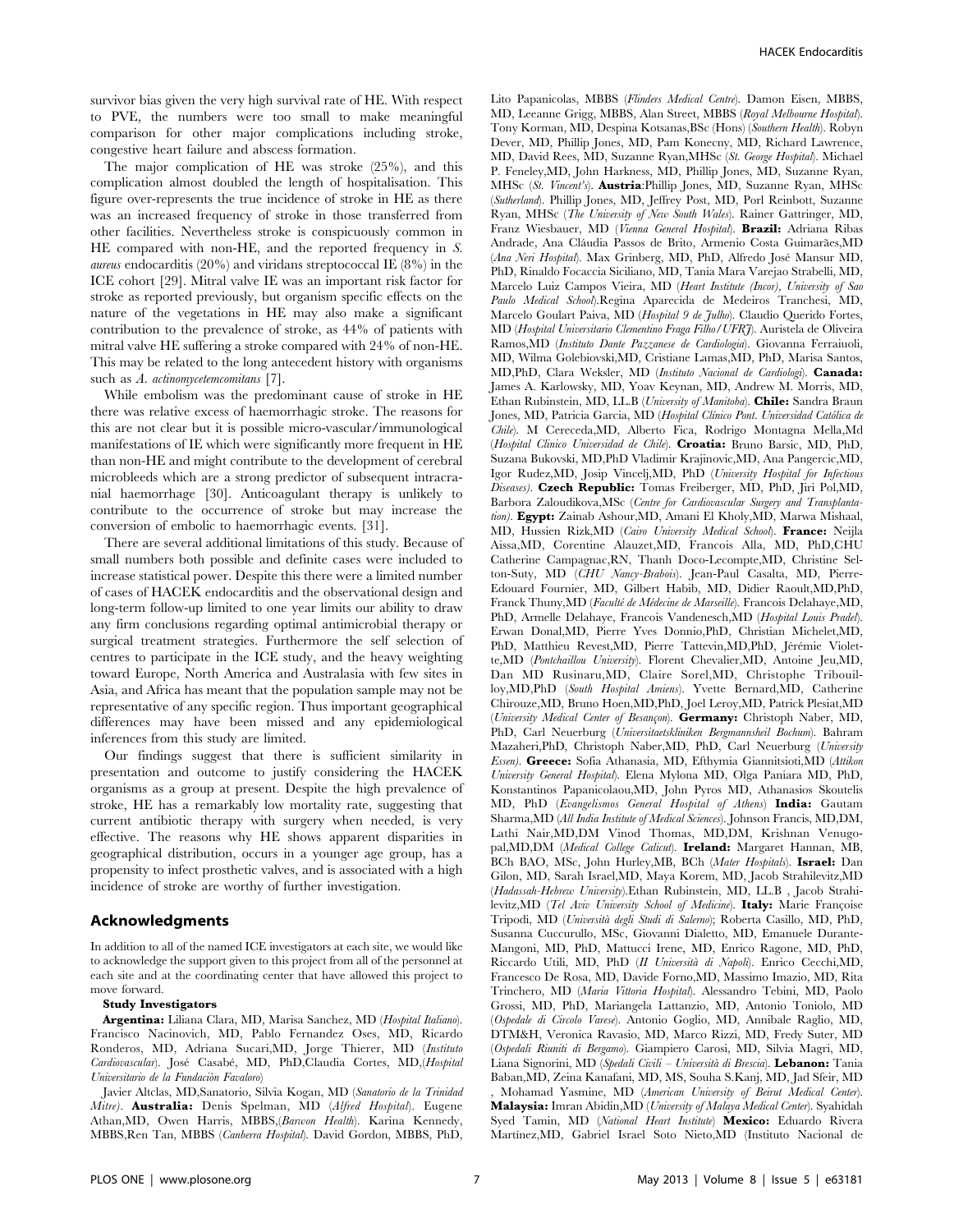Cardiología Ignacio Chávez). Netherlands: Jan T.M. van der Meer, MD, PhD (University of Amsterdam). New Zealand: Stephen Chambers, MD, MSc (University of Otago), David Holland, MB, ChB, PhD (Middlemore Hospital), Arthur Morris,MD (Diagnostic Medlab), Nigel Raymond, MB, ChB (Wellington Hospital), Kerry Read, MB, ChB (North Shore Hospital). David R. Murdoch, MD, MSc, DTM&H (University of Otago). Romania: Stefan Dragulescu,MD,PhD, Adina Ionac,MD,PhD, Cristian Mornos,MD (Victor Babes University of Medicine and Pharmacy). Russia: O.M. Butkevich,PhD (Learning-Scientific Centre of Medical Centre of Russian Presidential Affairs Government Medical Centre of Russian). Natalia Chipigina, PhD, Ozerecky Kirill, MD, Kulichenko Vadim, Tatiana Vinogradova, MD, PhD (Russian Medical State University) Saudi Arabia: Jameela Edathodu, MBBS, Magid Halim, MBBS (King Faisal Specialist Hospital & Research Center). Singapore: Luh-Nah Lum, BSN, Ru-San Tan,MBBS (National Heart Centre). Slovenia: Tatjana Lejko-Zupanc, MD, PhD, Mateja Logar, MD, PhD, Manica Mueller-Premru, MD, PhD (Medical Center Ljublijana). South Africa: Patrick Commerford, MD, Anita Commerford, MD, Eduan Deetlefs, MD, Cass Hansa, MD, Mpiko Ntsekhe, MD (University of Cape Town and Groote Schuur Hospital). Spain: Manuel Almela, MD, Yolanda Armero, MD, Manuel Azqueta, MD, Ximena Castan˜eda, MD, Carlos Cervera, MD, Ana del Rio,MD,PhD, Carlos Falces, MD, Cristina Garcia-de-la-Maria, PhD, Guillermina Fita, MD, Jose M. Gatell, MD, PhD, Francesc Marco,MD, PhD, Carlos A. Mestres, MD, PhD, José M. Miró, MD, PhD, Asuncion Moreno, MD, PhD, Salvador Ninot, MD, Carlos Paré, MD, PhD, Joan Pericas, MD, Jose Ramirez, MD, PhD, Irene Rovira, MD, Marta Sitges, MD (Hospital Clinic – IDIBAPS. University of Barcelona, Barcelona, Spain). Ignasi Anguera, MD, PhD, Bernat Font, MD, Joan Raimon Guma, MD (Hospitál de Sabadell). Javier Bermejo, Emilio Bouza, MD,PhD, Miguel Angel Garcia Fernández, MD, Victor Gonzalez-Ramallo, MD, Mercedes Marín, MD, Patricia Muñoz, MD,PhD, Miguel Pedromingo, MD, Jorge Roda, Marta Rodríguez-Créixems,MD,PhD, Jorge Solis,MD (Hospital General Universitario Gregorio Marañón). Benito Almirante,MD, Nuria Fernandez-Hidalgo,MD, Pilar Tornos, MD (Hospital Universitari Vall d'Hebron). Arístides de Alarcón, Ricardo Parra (Hospital Universitario Virgen del Rocío). Sweden: Eric Alestig,MD, Magnus Johansson,MD,PhD, Lars Olaison,MD, PhD, Ulrika Snygg-Martin,MD (Sahlgrenska Universitetssjukhuset/Östra). Thailand: Orathai Pachirat,MD, Pimchitra Pachirat,MD, Burabha Pussadhamma,MD, Vichai Senthong, MD (Khon Kaen University). United Kingdom: Anna Casey,MBBS, Tom Elliott, PhD,DSc, Peter Lambert, BSc,PhD,DSc, Richard Watkin,MBBS (Queen Elizabeth Hospital). Christina Eyton, John L. Klein, MD (St. Thomas' Hospital). United States of America: Suzanne

#### References

- 1. Lerner PI, Weinstein L (1966) Infective endocarditis in the antibiotic era. N Engl J Med274:199–206.
- 2. Pelletier LL, Petersdorf RG (1977) Infective endocarditis: a review of 125 cases from the University of Washington Hospitals, 1963–72. Medicine 56:287–313.
- 3. Selton-Suty C, Célard M, Le Moing V, Doco-Lecompte T, Chirouze C, et al.; on behalf of the AEPEI Study Group ( 2012) Preeminence of Staphylococcus aureus in Infective Endocarditis: A 1-Year Population-Based Survey. Clin Infect Dis 54:1230–1239.
- 4. Ferreiros E, Nacinovich F, Casabe´ JH, Modenesi JC, Swieszkowski S, et al. (2006) EIRA-2 Investigators. Epidemiologic, clinical, and microbiologic profile of infective endocarditis in Argentina: a national survey. The Endocarditis Infecciosa en la RepúblicamArgentina-2 (EIRA-2) Study. Am Heart J 151:545– 52.
- 5. Tleyjeh IM, Steckelberg JM, Murad HS, Anavekar NS, Ghomrawi HM, et al. (2005) Temporal trends in infective endocarditis: a population-based study in Olmsted County, Minnesota. JAMA 293:3022–8
- 6. Brouqui P, Raoult D (2001) Endocarditis due to rare and fastidious bacteria. Clin Microbiol Rev 14:177–207.
- 7. Das M, Badley AD, Cockerill FR, Steckelberg JM, Wilson WR (1997) Infective endocarditis caused by HACEK microorganisms. Ann Rev Med 48:25–33
- 8. Darras-Joly C, Lortholary O, Mainardi JL, Etienne J, Guillevin L, et al. (1997) Haemophilus endocarditis: report of 42 cases in adults and review. Haemophilus Endocarditis Study Group. Clin Infect Dis24:1087–94.
- 9. Malani AN, Aronoff DM, Bradley SF, Kauffman CA (2006) Cardiobacterium hominis endocarditis: Two cases and a review of the literature. Eur J Clin Microbiol Infect Dis25:587–95.
- 10. Paturel L, Casalta JP, Habib G, Nezri GM, Raoult D (2004) Actinobacillus actinomycetemcomitans endocarditis. Clinical Microbiol Infect 10:98–118.
- 11. Murdoch DR, Corey GR, Hoen B, Miro´ JM, Fowler VG Jr, et al. (2009) Clinical presentation, etiology, and outcome of infective endocarditis in the 21st century: the International Collaboration on Endocarditis-Prospective Cohort Study. Arch Intern Med 169:463–73.

Bradley,MD, Carol Kauffman,MD (Ann Arbor VA Medical Center). Roger Bedimo,MD, MS (Dallas VA Medical Center). Vivian H. Chu,MD, MHS, G. Ralph Corey, MD, Anna Lisa Crowley, MD, MHS, Pamela Douglas, MD, Laura Drew, RN, BSN, Vance G. Fowler, MD, MHS, Thomas Holland,MD, Tahaniyat Lalani, MBBS, MHS, Daniel Mudrick, MD, Zaniab Samad, MD, MHS, Daniel Sexton, MD, Martin Stryjewski, MD,MHS, Andrew Wang,MD, Christopher W. Woods, MD,MPH (Duke University Medical Center). Stamatios Lerakis,MD (Emory University). Robert Cantey, MD, Lisa Steed,PhD, Dannah Wray, MD,MHS (Medical University of South Carolina). Stuart A. Dickerman, MD (New York University Medical Center). Hector Bonilla, MD, Joseph DiPersio, MD, PhD, Sara-Jane Salstrom, RN (Summa Health System). John Baddley, MD, Mukesh Patel, MD (University of Alabama at Birmingham). Gail Peterson, MD, Amy Stancoven, MD (UT-Southwestern Medical Center). Luis Afonso,MD, Theresa Kulman, RN, Donald Levine, MD, Michael Rybak, PharmD, MPH (Wayne State University). Christopher H. Cabell, MD, MHS (Quintiles)

ICE Coordinating Center: Khaula Baloch, MPH, Vivian H. Chu, MD, MHS , G. Ralph Corey, MD, Christy C. Dixon, Vance G. Fowler, Jr, MD, MHS, Tina Harding, RN, BSN, Marian Jones-Richmond, Paul Pappas, MS, Lawrence P. Park, PhD, Thomas Redick, MPH, Judy Stafford, MS

ICE Publications Committee: Kevin Anstrom, PhD, Eugene Athan, MD, Arnold S. Bayer, MD, Christopher H. Cabell, MD, MHS, Vivian H. Chu, MD, MHS, G. Ralph Corey, MD, Vance G. Fowler, Jr, MD, MHS, Bruno Hoen, MD, PhD, A W Karchmer MD, José M. Miró, MD, PhD, David R. Murdoch, MD,MSc, DTM&H, Daniel J. Sexton MD, Andrew Wang MD

ICE Steering Committee: Arnold S. Bayer, MD, Christopher H Cabell, MD, MHS, Vivian Chu MD, MHS. G. Ralph Corey MD, David T. Durack, MD, D Phil, Susannah Eykyn MD, Vance G. Fowler, Jr, MD, MHS, Bruno Hoen MD, PhD, José M. Miró, MD, PhD, Phillipe Moreillon, MD PhD, Lars Olaison, MD, PhD, Didier Raoult, MD, PhD,Ethan Rubinstein MD,LLB, Daniel J, Sexton, MD

#### Author Contributions

Conceived and designed the experiments: DM PP GRC VC. Performed the experiments: SC DM AM DH PP MA NF-H BA EB DF AdR MH JH ZK TL SL NR KR TV CW DW GRC VC. Analyzed the data: SC DM PP VC. Wrote the paper: SC DM AM DH PP MA NF-H BA EB DF AdR MH JH ZK TL SL NR KR TV CW DW GRC VC.

- 12. Wang A, Athan E, Pappas PA, Fowler VG Jr, Olaison L, et al. (2007) Contemporary clinical profile and outcome of prosthetic valve endocarditis. JAMA 297:1354–61.
- 13. Li JS, Sexton DJ, Mick N, Nettles R, Fowler VG Jr, et al. (2000) Proposed modifications to the Duke criteria for the diagnosis of infective endocarditis. Clin Infect Dis 30:633–8.
- 14. Friedman ND, Kaye KS, Stout JE, McGarry SA, Trivette SL, et al. (2002) Healthcare associated blood stream infections in adults. Ann Intern Med 137:791–797.
- 15. Benito N, Miro´ JM, de Lazzari E, Cabell CH, del Rı´o A, et al. (2009) ICE-PCS (International Collaboration on Endocarditis–Prospective Cohort Study) Investigators. Health care–associated native valve endocarditis: importance of nonnosocomial acquisition. Ann Intern Med 150(9):586–594.
- 16. Hunt SA, Abraham WT, Chin MH, Feldman AM, Francis GS, et al. (2005) ACC/AHA 2005 Guideline Update for the Diagnosis and Management of Chronic Heart Failure in the Adult: a report of the American College of Cardiology/American Heart Association Task Force on Practice. Circulation 112:e154–235.
- 17. Adams HP Jr, Brott TG, Crowell RM, Furlan AJ, Gomez CR, et al. (1994) Guidelines for the management of patients with acute ischemic stroke. A statement for healthcare professionals from a special writing group of the Stroke Council, American Heart Association. Circulation 90:1588–601.
- 18. Chu VH, Sexton DJ, Cabell CH, Reller LB, Pappas PA, et al. (2005) Repeat infective endocarditis: differentiating relapse from reinfection. Clin Infect Dis 41:406–9.
- 19. Kanafani ZA, Kanj SS, Cabell CH, Cecchi E, de Oliveira Ramos A, et al. (2010) Revisiting the effect of referral bias on the clinical spectrum of infective endocarditis in adults. Eur J Clin Microbiol Infect Dis 29:1203–10.
- 20. Fernández-Hidalgo N, Almirante B, Tornos P, González-Alujas MT, Planes AM, et al. (2011) Prognosis of left-sided infective endocarditis in patients transferred to a tertiary-care hospital. Prospective analysis of referral bias and